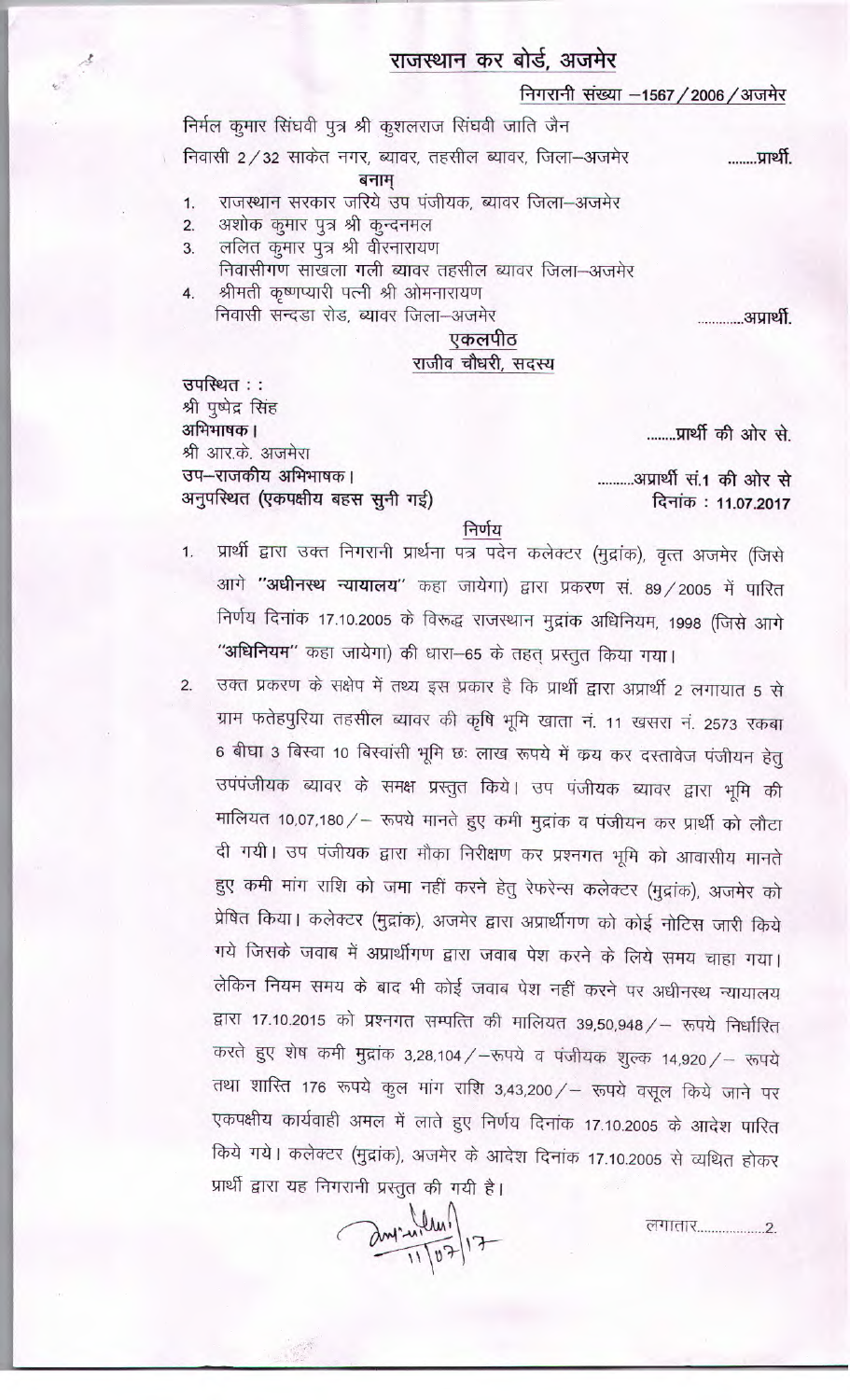उभय पक्ष की बहस सुनी गई।  $3.$ 

 $-2$ :-

 $\mathcal{P}^{\mathcal{R}}$  .

- बहस के दौरान प्रार्थी निगरानीकर्त्ता के विद्वान अभिभाषक द्वारा कथन किया गया कि  $4.$ अधीनस्थ न्यायालय द्वारा प्रार्थी को सुनवाई का समुचित अवसर प्रदान नहीं कर एकपक्षीय आदेश पारित किया गया। अधीनस्थ न्यायालय द्वारा न्यायिक विवेक व मरितष्क का प्रयोग किये बिना ही छपे हुए साईक्लोस्टाईल फार्म में रिक्त स्थान को पेन से भरकर आक्षेपित आदेश दिनांक 17.10.2005 को पारित किये गया है तथा उक्त आक्षेपित आदेश में रेफरेन्स को स्वीकार करने का कोई आधार नहीं दिया गया है तथा प्रार्थी के विरूद्ध एकपक्षीय कार्यवाही होना रेफरेन्स को स्वीकार करने का आधार बनाया गया है। इस प्रकार अधीनस्थ न्यायालय द्वारा **साईक्लोस्टाईल** रूप Non Speeking एकपक्षीय निर्णय पारित किया गया। प्रार्थी निगरानीकर्ता के विद्वान अभिभाषक ने प्रार्थी को अधीनस्थ न्यायालय द्वारा पारित एकपक्षीय आदेश की जानकारी नहीं होने के कारण प्रकरण पेश करने में विलम्ब को क्षमा करते निगरानी अन्दर मियाद स्वीकार उपरोक्त आधारों पर अधीनस्थ न्यायालय द्वारा पारित आक्षेपित आदेश दिनांक 17.10.2005 अपास्त किया जाकर उक्त निगरानी स्वीकार किये जाने का निवेदन किया।
- बहस के दौरान अप्रार्थी राजस्व के उप राजकीय अधिवक्ता द्वारा अधीनस्थ न्यायालय 5 के आदेश का समर्थन करते हुए तथा निगरानीकर्ता के विद्वान अधिवक्ता के कथनों का खण्डन करते हुये, तर्क प्रस्तुत किया कि प्रार्थी अधीनस्थ न्यायालय के समक्ष उपस्थित हुआ एवं जवाब हेतु अवसर भी चाहा किन्तु दिनांक 17.10.2005 को प्रार्थी के उपस्थित नही आने पर उसके विरूद्ध एकपक्षीय कार्यवाही अमल में लाई जाकर उपस्थित पक्षकार राजस्व को सुनकर निर्णय पारित किया गया। प्रार्थी को सुनवाई हेतु पर्याप्त अवसर प्रदान किया गया। प्रार्थी निगरानीकर्त्ता की ओर से अधीनस्थ न्यायालय के समक्ष ऐसी कोई साक्ष्य पेश नहीं की गयी जिससे राजस्व की ओर से प्रस्तुत रेफरेन्स का खण्डन होता हो। अतः अधीनस्थ न्यायालय द्वारा रेफरेन्स को स्वीकार करने में कोई विधिक एवं तथ्यात्मक त्रुटि कारित नहीं की है और न ही कोई अनियमिता कारित की है। इसलिये प्रार्थी की ओर से प्रस्तुत निगरानी प्रार्थना पत्र अस्वीकार किये जाने योग्य है।

राजस्व के विद्वान उप राजकीय अभिभाषक द्वारा अधीनस्थ न्यायालय द्वारा पारित  $6 \overline{6}$ आदेश का समर्थन करते हुए कथन किया गया कि अधीनस्थ न्यायालय द्वारा प्रकरण को निर्णित करने से पूर्व पक्षकारों को जरिए प्रकाशन सुनवाई का समुचीत अवसर प्रदान किया गया इसके उपरान्त भी पक्षकारों के अनुपस्थित रहने पर निर्णय पारित किया गया। कलेक्टर द्वारा विधिक तथ्यों एवं प्रकरणों के बिन्दुओं को ध्यान में रखते हुए आदेश पारित किया गया, जो उचित है। कलेक्टर का निर्णय विधिक होने से ans interprise

लगातार....................3.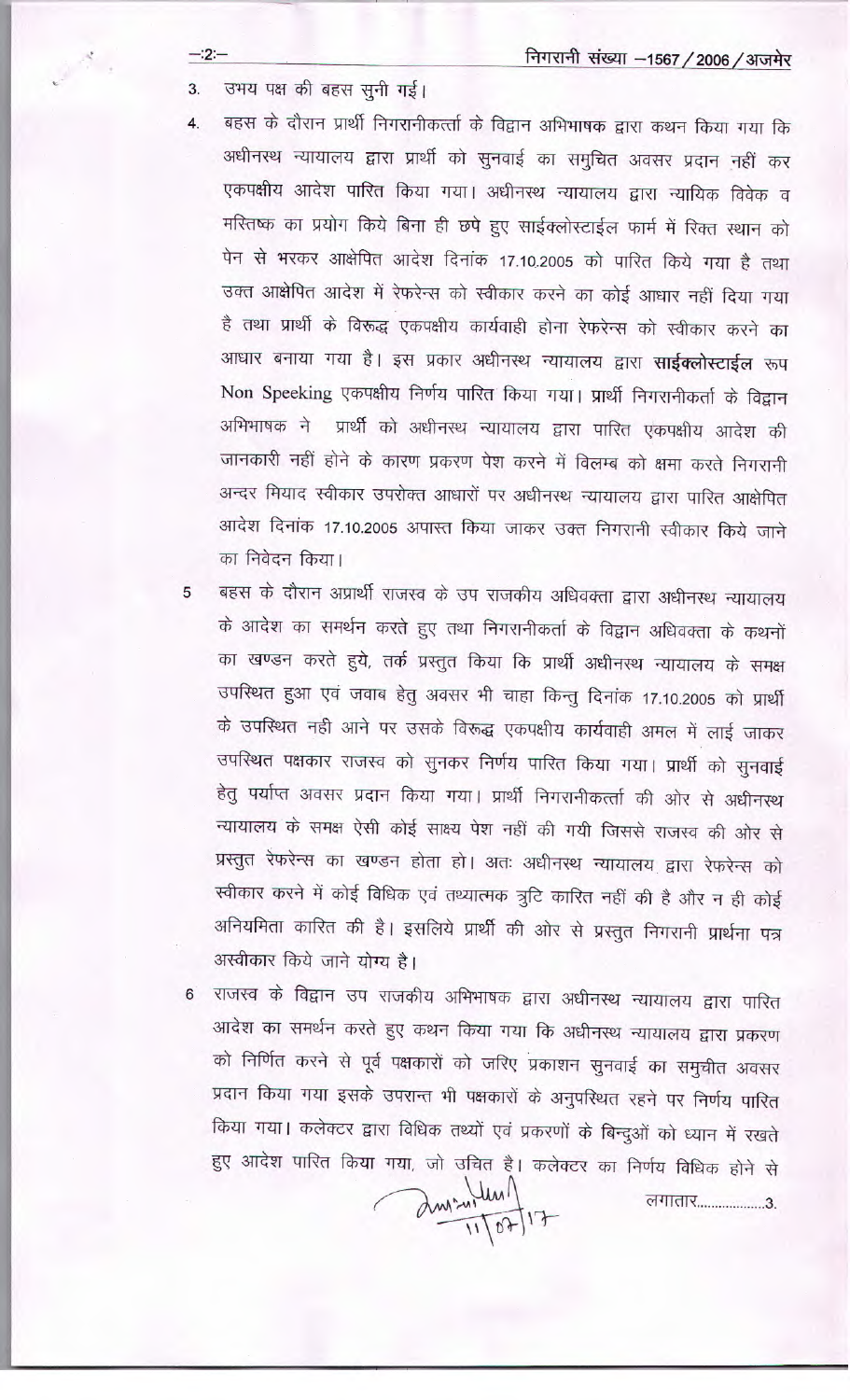निगरानी संख्या -1567 / 2006 / अजमेर

इसमें हस्तक्षेप की कोई गूंजाइश नहीं है, अतः निर्णय को यथावत रखते हुए प्रार्थीया द्वारा प्रस्तुत निगरानी को अस्वीकार किये जाने का निवेदन किया।

उभय पक्षों की बहस सूनी गई तथा पत्रावली एवं प्रस्तुत न्यायिक दृष्टांत का ससम्मान  $7.$ अध्ययन किया गया।

 $-3 -$ 

- प्रार्थी निगरानीकर्ता की ओर से मियाद अधिनियम की धारा 5 के तहत् प्रस्तुत प्रार्थना 8. पत्र को उसमें वर्णित आधार संतोषजनक होने से इनका निर्णय गुणावगुण पर करना श्रेयस्कर होगा। अतः उक्त निगरानी प्रार्थना पत्र को प्रस्तुत किये जाने में हुए विलम्ब को क्षमा किया जाता है तथा प्रकरण का निस्तारण गुणावगुण पर किया जा रहा है।
- प्रार्थी के विद्वान अभिभाषक का यह भी तर्क रहा है कि अधीनस्थ न्यायालय द्वारा 9 प्रार्थी को सुनवाई का अवसर प्रदान नहीं किया गया तथा एकपक्षीय आदेश पारित किया गया। इस संबंध में यह उल्लेखनीय है कि आक्षेपित आदेश दिनांक 17.10.2005 को पारित किया गया। प्रार्थी ने अधीनस्थ न्यायालय के समक्ष दिनांक 24.08.2005 को एक प्रार्थना पत्र पेश कर जवाब प्रस्तुत करने हेतु अवसर चाहा। उसके पश्चात् दिनांक 21.09.2005 को भी उपस्थित होकर जवाब हेतु समय चाहा गया। किन्तु दिनांक 17.10.2005 को प्रार्थी के उपस्थित नही आने पर उसके विरूद्ध एकपक्षीय कार्यवाही अमल में लाई जाकर उपस्थित पक्षकार राजस्व को सुनकर निर्णय पारित किया गया। अतः प्रार्थी को सुनवाई हेतु पर्याप्त अवसर प्रदान किया गया। इस प्रकार प्रार्थी की यह आपत्ति कि अधीनस्थ न्यायालय द्वारा उसके सुनवाई का समुचित अवसर प्रदान नहीं किया गया. माने जाने योग्य नहीं है।
- 10. प्रार्थी के अधिवक्ता की आक्षेपित आदेश के संबंध में यह आपत्ति भी रही है कि ''अधीनस्थ न्यायालय द्वारा न्यायिक विवेक व मस्तिष्क का प्रयोग किये बिना ही छपे हुए साईक्लोस्टाईल फार्म में रिक्त स्थान को पेन से भरकर आक्षेपित आदेश दिनांक 17.10.2005 को पारित किये गया है तथा उक्त आक्षेपित आदेश में रेफरेन्स को स्वीकार करने का कोई आधार नहीं दिया गया है। इस लिये यह आदेश पोषणीय नहीं है।'' प्रार्थी की ओर से की गई उक्त आपत्ति के संबंध में यह उल्लेखनीय है कि आक्षेपित आदेश दिनांक 17.10.2005 एकपक्षीय पारित किया गया है। विधि का यह सुस्थापित सिद्धान्त है कि यदि प्रतिपक्षी के विरूद्ध एकपक्षीय कार्यवाही अमल में है तब भी प्रार्थी / वादी को अपना मामला स्वयं साबित करना होगा। वह प्रतिपक्षी की किसी कमजोरी का लाभ प्राप्त नहीं कर सकता। आक्षेपित आदेश दिनांक 17.10.2005 में रेफरेंस को स्वीकार करने का कोई आधार उल्लेखित नहीं किया गया है। उक्त आक्षेपित आदेश छपे हुए साईक्लोस्टाईल फार्म में रिक्त स्थान को पेन से भरकर पारित किया गया है। प्रतिपक्षी के विरूद्ध एकपक्षीय कार्यवाही होना रेफरेन्स को स्वीकार करने का एक मात्र आधार नहीं हो सकता। इस प्रकार अधीनस्थ न्यायालय द्वारा Non Speaking and Non Reasoned आदेश पारित किया गया। राजस्थान

Im sullent 17